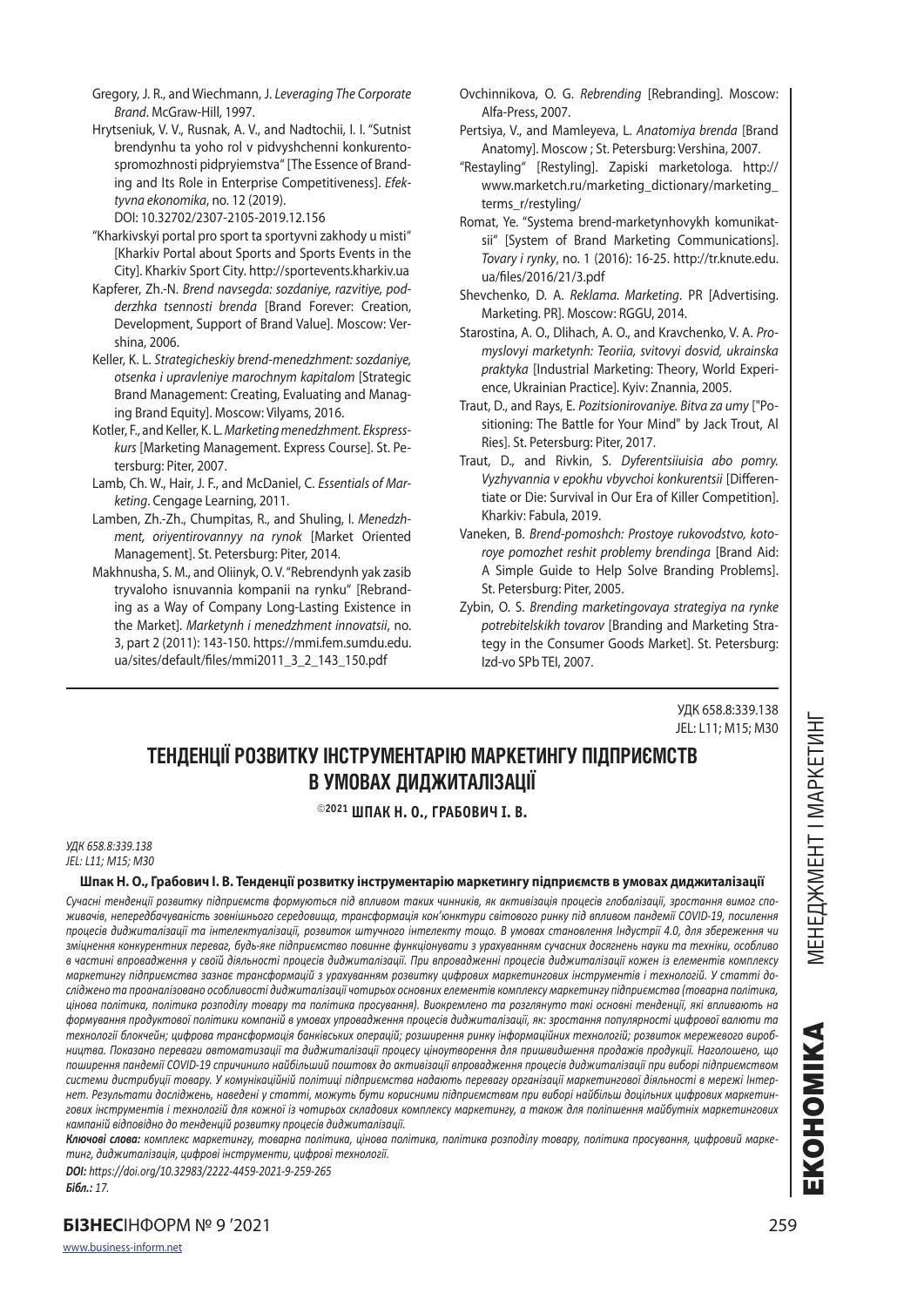*Шпак Нестор Омелянович – доктор економічних наук, професор, професор кафедри менеджменту і міжнародного підприємництва, Національний університет «Львівська політехніка» (вул. Степана Бандери, 12, Львів, 79013, Україна)*

*E-mail: nestor.o.shpak@lpnu.ua*

*ORCID: https://orcid.org/0000-0003-0620-2458*

*Researcher ID: https://publons.com/researcher/2030772/nestor-shpak/*

*Scopus Author ID: https://www.scopus.com/authid/detail.uri?authorId=7007068370*

*Грабович Ігор Володимирович – аспірант кафедри менеджменту і міжнародного підприємництва, Національний університет «Львівська політехніка» (вул. Степана Бандери, 12, Львів, 79013, Україна)*

*E-mail: ihor.hrabovych.lv@gmail.com*

## *UDC 658.8:339.138*

### *JEL: L11; M15; M30*

#### *Shpak N. O., Hrabovych I. V. Tendencies in the Development of Enterprise Marketing Instrumentarium in the Context of Digitalization*

*Modern trends in the development of enterprises are formed under the influence of such factors as activation of globalization processes, growth of consumer requirements, unpredictability of the external environment, transformation of the world market conditions under the influence of the COVID-19 pandemic, strengthening of digitalization and intellectualization processes, development of artificial intelligence, etc. In the context of the formation of Industry 4.0, in order to maintain or strengthen competitive advantages, any enterprise must function taking into account the modern achievements of science and technology, especially in terms of the implementation of digitalization processes in its activities. When implementing digitalization processes, each element of the enterprise's marketing complex undergoes transformations taking into account the development of digital marketing instruments and technologies. The article*  researches and analyzes the peculiarities of digitalization of the four main elements of the enterprise marketing complex (product policy, pricing policy, product distribution policy, and promotion policy). The following major trends that influence the formation of the product policy of companies in the context of the *implementation of digitalization processes are highlighted and considered: the growing popularity of the digital currency and blockchain technology; digital transformation of banking operations; expansion of the information technology market; development of the network-based production. The advantages of automation and digitalization of the pricing process to accelerate product sales are displayed. It is emphasized that the spread of the COVID-19 pandemic has caused the greatest impetus to intensify the implementation of digitalization processes when choosing a product distribution system by the enterprise. In the communication policy, enterprises prefer to organize online marketing activities. The results of the research presented in the article can be useful for enterprises when choosing the most appropriate digital marketing instruments and technologies for each of the four components of the marketing complex, as well as improve future marketing campaigns in accordance with trends in the development of digitalization processes.*

*Keywords: marketing complex, product policy, pricing policy, product distribution policy, promotion policy, digital marketing, digitalization, digital instruments, digital technologies.*

*Bibl.: 17.*

*Shpak Nestor O. – D. Sc. (Economics), Professor, Professor of the Department of Management and International Business, National University «Lviv Polytechnic» (12 Stepana Bandery Str., Lvіv, 79013, Ukraine)*

*E-mail: nestor.o.shpak@lpnu.ua*

*ORCID: https://orcid.org/0000-0003-0620-2458*

*Researcher ID: https://publons.com/researcher/2030772/nestor-shpak/*

*Scopus Author ID: https://www.scopus.com/authid/detail.uri?authorId=7007068370*

*Hrabovych Ihor V. – Postgraduate Student of the Department of Management and International Business, National University «Lviv Polytechnic» (12 Stepana Bandery Str., Lvіv, 79013, Ukraine)*

*E-mail: ihor.hrabovych.lv@gmail.com*

KOHOMIKA

Учасні тенденції розвитку підприємств фор-<br>Муються під впливом таких чинників, як акти-<br>Візація процесів глобалізації, зростання вимог<br>споживачів, непередбачуваність зовнішнього середмуються під впливом таких чинників, як активізація процесів глобалізації, зростання вимог споживачів, непередбачуваність зовнішнього середовища, трансформація кон'юнктури світового ринку під впливом пандемії COVID-19, посилення процесів диджиталізації та інтелектуалізації, розвиток штучного інтелекту тощо. В умовах становлення Індустрії 4.0, для збереження чи зміцнення конкурентних переваг, будь-яке підприємство повинне функціонувати з урахуванням сучасних досягнень науки та техніки, особливо в частині впровадження у своїй діяльності процесів диджиталізації.

Як показує досвід, зміни, зумовлені поширенням пандемії COVID-19, зумовили незворотні та довгострокові процеси, що вимагають нових підходів до соціальної взаємодії. Використання цифрових технологій у бізнесі не є новим явищем, але глобальна криза, зумовлена поширенням пандемії COVID-19,

значно прискорила процеси диджиталізації. Ті підприємства, які зрозуміли важливість переходу на нові форми ведення бізнесу із застосуванням інноваційних цифрових маркетингових інструментів і технологій та переглянули свої маркетингові стратегії, спрямувавши зусилля на активізацію онлайнвзаємодії з ринком і споживачами, змогли побороти соціальні та комунікативні обмеження, спричинені пандемією COVID-19.

Окремі аспекти дослідження особливостей розвитку підприємств під впливом диджиталізації висвітлено в наукових доробках вітчизняних і зарубіжних вчених, таких як: Варга В. [1], Гура В., Скопенко Ю. [2], Макаренко С. [3], Сандкуль К. (*Sandkuhl K.*) [4], Джаякрішнан М., Мохаммад А., Абдулла А. (*Jayakrishnan M., Mohamad A. K., Abdullah A.*) [5] та ін.

Значну увагу приділено науковцями проблематиці впровадження процесів диджиталізації для розвитку підприємств як дієвого антикризового ін-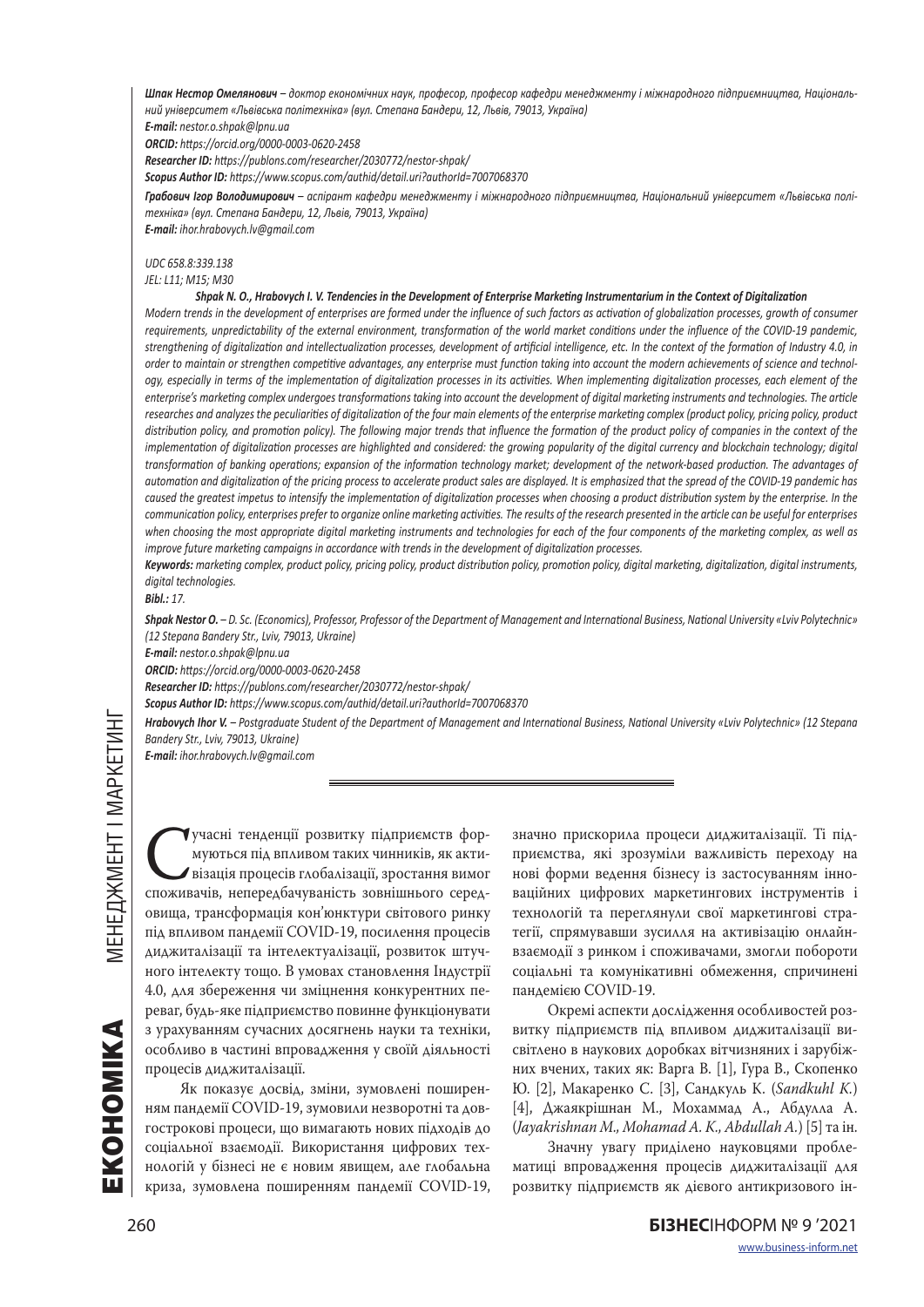струменту в умовах протидії поширенню пандемії COVID-19. Зокрема, вчені Гросул В. і Балацька Н. [6] у своєму дослідженні обґрунтували значення та перспективи розвитку digital-маркетингу як дієвого інструменту антикризового розвитку ресторанного бізнесу, який одним із перших постраждав від пандемії COVID-19; визначили основні методи цифрового маркетингу, які можуть бути використані під час здійснення антикризового менеджменту підприємствами ресторанного бізнесу в сучасних умовах. Ентоні Дж. Б.-мол. і Аббас Петерсен С. (*Anthony Jnr B., Abbas Petersen S.*) [7] обґрунтовують необхідність створення віртуальних підприємств як ефективний метод ведення бізнесу в умовах протидії наслідкам COVID-19, а науковці з Китайського університету Женьмінь [8] дослідили взаємозв'язок між диджиталізацією підприємств малого і середнього бізнесу (МСБ) та їхніми реакціями на суспільну кризу. Емпіричні результати показали, що диджиталізація дозволила МСБ ефективно реагувати на суспільну кризу, використовуючи свої динамічні можливості, та допомогла покращити ефективність діяльності.

Дослідження напрямів розвитку інструментарію маркетингу підприємств в умовах диджиталізації ще досконало не опрацьовано вітчизняними науковцями, проте можемо виокремити такі наукові доробки вчених, у яких висвітлено окремі теоретичні аспекти досліджуваної проблематики. Зокрема, науковці Козаченко Л. та Хоренженко В. [9] розглянули стан розвитку маркетингу в сучасних умовах, визначили обов'язки сучасних маркетологів, які працюють у сфері диджитал-маркетингу, та встановили, що цифровізація може забезпечувати потреби населення та підтримувати довгострокову цінність бізнесу та його процесів на ринку.

Значна увага приділяється науковцями дослі-користання в умовах сучасного бізнес-середовища. дженню диджитал-інструментів маркетингових комунікацій, їхніх переваг та особливостей ви-Диджиталізація розглядається як ефективний інструмент маркетингової комунікативної політики підприємства [10; 11] та є невід'ємною складовою в побудові маркетингової стратегії підприємств [12]. Поодинокі дослідження зроблені науковцями щодо окремих складових комплексу маркетингу, зокрема досліджено нові підходи до розвитку інтернет-магазинів із застосуванням сучасних маркетингових цифрових інструментів [13]; обґрунтовано переваги розвитку логістичної сфери на основі використання інформаційних технологій та зазначено, що впровадження сучасних цифрових технологій у логістичну діяльність приводить до зміни бізнес-моделей і стратегічного планування, покращує взаємодію між усіма учасниками логістичного процесу, збільшує продуктивність діяльності та, як наслідок, підвищує конкурентоспроможність логістичних підприємств на ринку [14].

Дослідниця Ярош-Дмитренко Л. [15] визначила, що проблематика диджиталізації маркетингу є досить дискусійним та широко обговорюваним питанням у наукових колах та потребують подальшого вивчення і більш глибокого аналізу такі напрями, як поточні міжнародні ініціативи та рамкові документи, якими визначається сучасна парадигма розвитку маркетингу; взаємозв'язок між диджиталізацією маркетингу та корпоративною соціальною відповідальністю підприємств.

Більшість науковців у своїх працях досліджують проблематику розвитку підприємств в умовах диджиталізації комплексно, не відокремлюючи при цьому маркетингової складової. Маркетинг розвивається досить динамічно, що вимагає подальших досліджень основних тенденцій його змін під впливом диджиталізації. Актуальними та недостатньо висвітленими в наукових джерелах є питання дослідження тенденцій розвитку комплексу маркетингу підприємств під впливом використання цифрових технологій; виявлення основних переваг і недоліків упровадження цифрових маркетингових інструментів у діяльність підприємств; обґрунтування необхідності застосування диджитал-інструментів в маркетинговій діяльності для протидії негативним наслідкам глобальної кризи, спричиненої поширенням пандемії COVID-19, тощо.

*Мето*ю даної статті є дослідження та виокремлення тенденцій розвитку інструментарію маркетингу підприємств за чотирма складовими (товарна політика, цінова політика, політика розподілу товару та політика просування) в умовах диджиталізації.

**Маркетинг-мікс (комплекс маркетингу) під-**<br>Приємства формують заходи, які визна-<br>Традиційно комплекс маркетингу складається з «чоприємства формують заходи, які визначають позиціонування продукту на ринку. тирьох P» (*Product* (товар), *Price* (ціна), *Place* (місце – система розподілу товару), *Promotion* (просування)). В умовах упровадження процесів диджиталізації кожен із елементів комплексу маркетингу зазнає трансформацій з урахуванням розвитку цифрових маркетингових інструментів і технологій. Розглянемо детальніше особливості диджиталізації елементів комплексу маркетингу підприємства.

*Товарна політика.* Розвиток цифрових технологій зумовив появу нових товарів і послуг. Особливого поширення процеси диджиталізації знаходять на ринку фінансових і банківських послуг, у сфері освіти та медицини, ІТ-технологій, виробництва тощо.

Основними тенденціями, які впливають на формування продуктової політики компаній в умовах упровадження процесів диджиталізації, є такі:

 *зростання популярності цифрової валюти* – криптовалюти, яка одержана за технологією блокчейн. Найбільш популярною та першою криптовалютою став Bitcoin, який створений EKOHOMIKA MEHEДЖМЕНТ І МАРКЕТИНГ

EKOHOMIKA

MEHEДЖМЕНТ I MAPKETИHI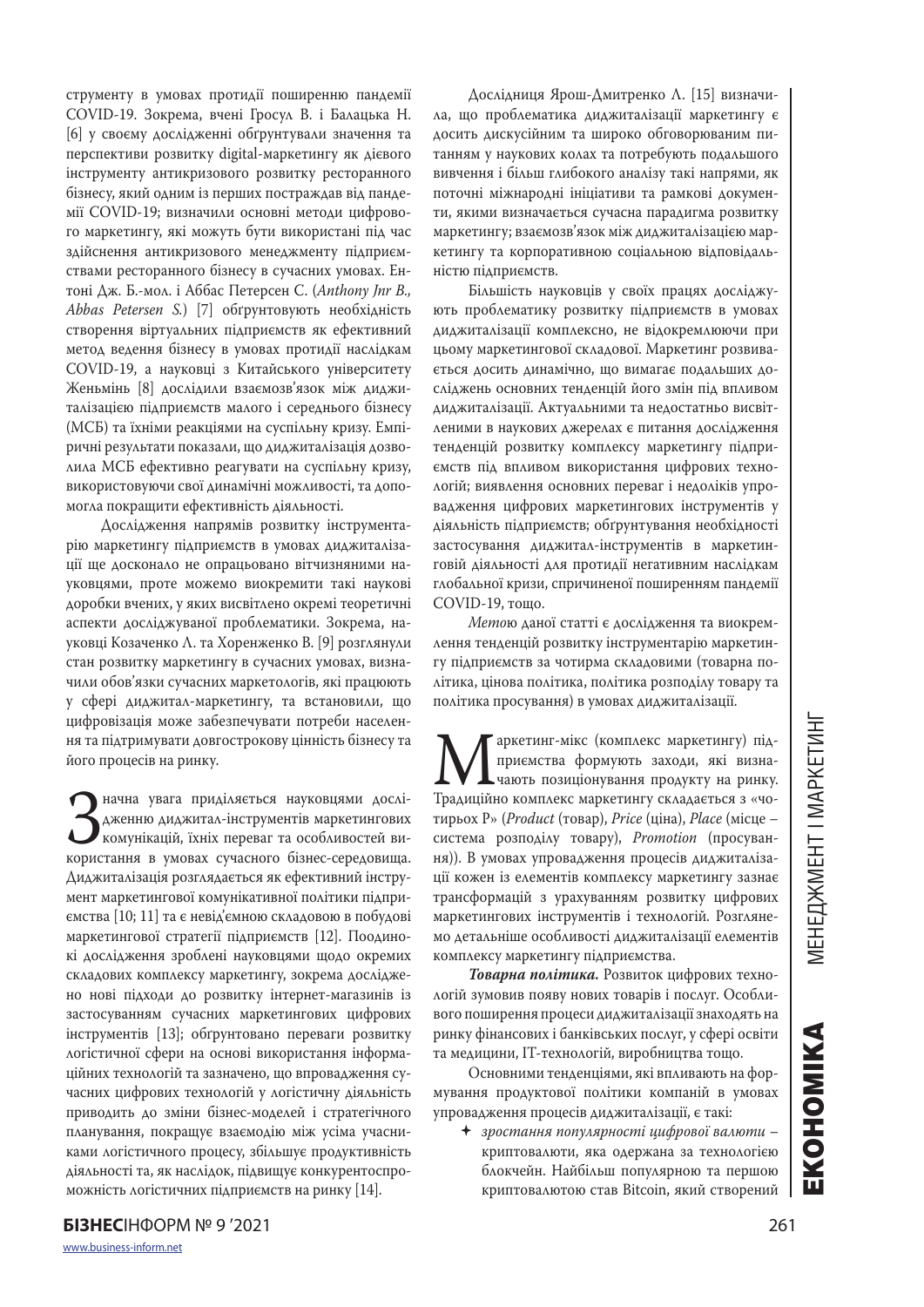розробником або групою розробників під псевдонімом Сатосі Накамото у 2009 р. Поява технології блокчейн зумовила прорив у розвитку платіжних і розрахункових операцій, дозволила сформувати нові підходи до безпеки даних і проведення безпечних фінансовоекономічних і торгових операцій тощо;

- *цифрова трансформація банківських операцій* – використання хмарних технологій, мережевого доступу, технології блокчейн, автоматизації бізнес-операцій тощо дозволяє надавати банківські послуги із мінімальною участю обслуговуючого персоналу. Як приклад, упровадження інтернет-банкінгу для дистанційного керування банківськими рахунками в режимі реального часу. В Україні найпопулярнішим сервісом є «Приват24», розроблений АТ КБ «Приватбанк» у 2001 р;
- *розширення ринку інформаційних технологій* – розроблення комп'ютерного програмного забезпечення та мобільних застосунків з використанням технологій штучного інтелекту (зокрема, у медицині це можуть бути пристрої, які дозволятимуть на основі штучного інтелекту визначати та стежити за станом пацієнта в режимі реального часу, або роботи, які самостійно здійснюватимуть хірургічні операції без втручання медичного персоналу тощо);
- *розвиток мережевого виробництва*. Sinumerik Integrate надає галузі широкий спектр рішень для мережевих машин і підключення їх до IТ-систем високого рівня. Мережеві машини, моніторинг виробництва та інноваційні концепції з мультисенсорними дисплеями дозволяють компаніям оптимізувати свої виробничі процеси. «Інтелектуальна експлуатація» представляє новаторський комплекс для робочих місць, які хочуть зробити перший крок до диджиталізаціі. Оператори застосовують апарат для перегляду відразу багатьох графічних форматів, зокрема .pdf і .dxf. Усі дані, необхідні для виробництва, доступні в мережі компанії [16, с. 48].

*Цінова політика.* Сучасне програмне забезпечення дає можливість повністю автоматизувати процес ціноутворення, що дозволило багатьом підприємством, особливо у сфері торгівлі, пришвидшити процеси продажу продукції. Завдяки автоматичному обліку та визначення цін супермаркети та інші великі торговці мають можливість не тільки економити час при реалізації продукції, а й таким чином накопичувати дані, які в майбутньому можуть використовуватися для аналізування ефективності цінової політики та прийняття таких управлінських рішень, що дозволять розрахувати оптимальний рівень цін для максимізації прибутку чи мінімізації витрат. Зібрані дані можна використовувати для формування

характеристик потенційного покупця та моделювання його поведінки при різних рівнях цін на товари – за якою ціною та які товари готові купити споживачі, як змінюється попит залежно від цінових чинників, найбільш імовірний час купівлі, середня кількість придбаного товару одним покупцем за певного рівня цін, середній чек покупця тощо. При організації бізнесу в мережі Інтернет чи соціальних мережах компанії мають можливість скоротити витрати на оренду приміщень, утримання складських запасів, фізичну охорону, зменшити обслуговуючий персонал тощо. Це дозволяє реалізовувати товари зі знижками, не зменшуючи при цьому дохід підприємства.

*Політика розподілу товару (збутова політика).* Поширення пандемії COVID-19 спричинило найбільший поштовх до активізації впровадження процесів диджиталізації при виборі підприємством системи дистрибуції товару. Спостерігаємо створення значної кількості інтернет-магазинів, присутності виробників і продавців у соціальних мережах. Охоплення більшої кількості споживачів через цифрові технології вимагає нових підходів до доставки товарів цільовим групам у потрібне місце і в потрібний час. При цьому на передній план виходять такі якості, як швидкість відгуку на запити клієнтів і швидкість доставки товару.

и Па сьогодні в Україні виділяють п'ять основних дифрових каналів, які використовуються під-приємствами для формування систем розподілу товарів [10, с. 17]: мережа Інтернет і пристрої, що цифрових каналів, які використовуються підприємствами для формування систем розпонадають доступ до неї (комп'ютери, ноутбуки, планшети, смартфони тощо); мобільні пристрої; локальні мережі; цифрове телебачення; інтерактивні екрани, POS-термінали.

Особливої актуальності набуває дистанційна взаємодія з клієнтами, надання послуг без фізичної присутності покупця – наприклад, у сфері освіти прикладами є відеолекції, онлайн-курси, електронні навчальні матеріали тощо. Через неможливість фізичної присутності музеї та інші заклади культури, туристичні компанії надають послуги через Інтернет – віртуальні тури містами, 3D-тури музеями чи замками тощо.

Популярними стають «цифрові підприємства», які створюються завдяки хмарним технологіям і повністю складаються з віддалених робочих груп [16, с. 49]. Такий формат дозволяє підприємствам розширити сферу свого впливу, захопити більшу частку ринку, підвищити свої конкурентні переваги завдяки економії на масштабі, знизити собівартість через скорочення матеріальних затрат і витрат на оренду чи утримання приміщень тощо.

*Політика просування (комунікаційна політика).* Якщо традиційні методи просування передбачали рекламу в приміщеннях магазинів, проведення івент-заходів у компаніях, то все більше підприємств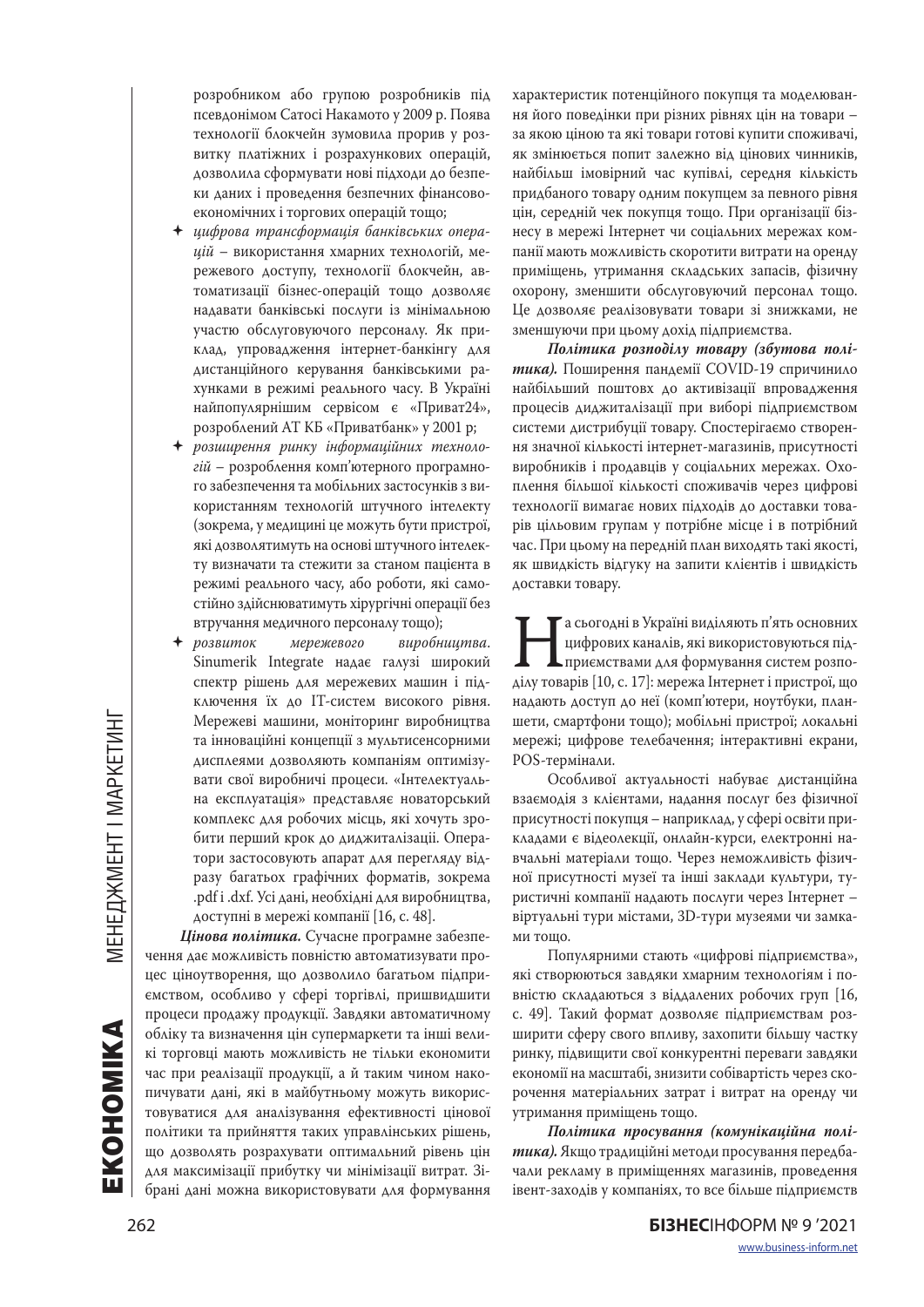переходять на організацію своєї маркетингової діяльності в мережі Інтернет. У просуванні продукту на другий план відійшли телевізійна та радіореклама, друковані видання та друкована продукція [9, с. 39]. Сьогодні активними користувачами мережі Інтернет є понад 60% українців різних вікових категорій. При цьому найпоширенішим пристроєм для взаємодії з контентом виявився мобільний телефон (70%) [17]. До оцифровки даних офлайн-режим представляв передачу інформації з «вуст у вуста». Але тепер споживачі через свої сторінки в соціальних мережах миттєво поширюють інформацію сотням і тисячам людей. Ця метаморфоза приведе в недалекому майбутньому до того, що весь бізнес буде утримувати клієнтів і керувати ними на всі 100% у цифровій формі [16, с. 49].

Основними інструментами цифрового марке-<br>Пингу, які застосовуються підприємствами для<br>дження процесів диджиталізації, є [6, с. 9; 10, с. 17]: тингу, які застосовуються підприємствами для просування товарів і послуг в умовах упрова-

- контекстна реклама Google Adwords, Yandex Direct;
- технологія Big Data;
- ретаргетінг (retargeting);
- мобільний маркетинг;
- email-маркетинг;
- вірусний маркетинг;
- просування в блогах і соціальних мережах;
- QR-коди;
- створення спеціальних Інтернет-сайтів;
- SMM (*social media marketing*) соціальний медіамаркетинг;
- SMO (*social media optimization*) оптимізація для соціальних мереж;
- SEO (*search engines optimization*) оптимізація сайту в пошукових системах.

### **ВИСНОВКИ**

Традиційна комунікація підприємства зі споживачами передбачає фізичну присутність продукту чи продавця цього продукту, фізичну присутність покупця при купівлі продукту, можливість зустрічі продавця віч-на-віч з клієнтами, що дає можливість максимально повно врахувати їхні потреби та бажання. Проте з розвитком цифрових технологій покупець усе більше віддаляється від осередку торгівлі, взаємодія перетворюється у віртуальний формат з використанням мережі Інтернет та комп'ютера чи інших мобільних пристроїв (телефону, планшета тощо). Підприємствам досить складно підтримувати ефективну взаємодію зі своїми споживачами на відстані, що ускладнює процес контролю, отримання зворотного відгуку тощо. Втім, не варто відкидати й переваги, які зумовлені використанням цифрових маркетингових інструментів і технологій, зокрема таких, як: інтерактивність (безпосередня взаємодія виробників зі споживачами незалежно від відстані та

часу); індивідуальний підхід (цифрові технології дають можливість враховувати індивідуальні потреби кожного споживача, керуватися персональним підходом до потреб і бажань кожного покупця); омніканальність (застосування різних каналів комунікації зі споживачами)

**Результати досліджень, наведені у статті, допо-**<br>пожуть підприємствам обрати найбільш до-<br>пільні цифрові маркетингові інструменти та<br>технології для кожної із чотирьох складових компможуть підприємствам обрати найбільш доцільні цифрові маркетингові інструменти та лексу маркетингу (товарна політика, цінова політика, політика розподілу товару та політика просування), а також поліпшити майбутні маркетингові кампанії відповідно до тенденцій розвитку процесів диджиталізації. Ефективність використання диджиталінструментів у маркетингових комунікаціях підтвердилася у 2020 р. в умовах поширення пандемії COVID-19 і впровадження карантинних обмежень.

### **ЛІТЕРАТУРА**

- 1. Варга В. П. Діджиталізація як один з чинників конкурентоспроможності підприємства. Ефективна економіка. 2020. № 8. DOI: https://doi.org/10.32702/2307-2105-2020.8.154
- 2. Гура В., Скопенко Ю. Аналіз сучасного стану інноваційного підприємництва в умовах діджиталізації економіки України. *Вісник Київського національного університету імені Тараса Шевченка. Серія «Військово-спеціальні науки».* 2020. Вип. 2. С. 19–23. DOI: https://doi.org/10.17721/1728-2217.2020.44.19-23
- 3. Макаренко С. М. Особливості інноваційного розви-
- тку промислових підприємств в умовах діджиталізації. *Таврійський науковий вісник. Серія «Економіка»*. 2020. Вип. 3. С. 86–94.
- DOI: https://doi.org/10.32851/2708-0366/2020.3.11 4. Sandkuhl K. Radical Digitalization: Challenges and Opportunities for Enterprise Modeling // 10th Enterprise Engineering Working Conference, EEWC 2020 (9 November 2020 – 10 November 2020) : Lecture Notes in Business Information Processing. 2021. Vol. 411. P. 3–21. DOI: https://doi.org/10.1007/978-3-030-74196-9\_1
- 5. Jayakrishnan M., Mohamad A. K., Abdullah A. Digitalization Approach through an Enterprise Architecture for Malaysia Transportation Industry. International Journal of Civil Engineering and Technology. 2018. Vol. 9. Iss. 13. P. 834–839. URL: https://iaeme.com/ MasterAdmin/Journal\_uploads/IJCIET/VOLUME\_9\_IS-SUE\_13/IJCIET\_09\_13\_082.pdf
- 6. Гросул В. А., Балацька Н. Ю. Digital-маркетинг як дієвий інструмент антикризового розвитку підприємства ресторанного бізнесу в період пандемії та її рецесії. *Підприємництво та інновації*. 2020. № 11-2. С. 7–12.
- DOI: https://doi.org/10.37320/2415-3583/11.20
- 7. Anthony Jnr B., Abbas Petersen S. Examining the digitalisation of virtual enterprises amidst the COVID-19 pandemic: A systematic and meta-analysis. *Enterprise Information Systems*. 2021. Vol. 15. Iss. 5. P. 617–650. DOI: https://doi.org/10.1080/17517575.2020.1829075

EKOHOMIKA

**БІЗНЕС**ІНФОРМ № 9 '2021 263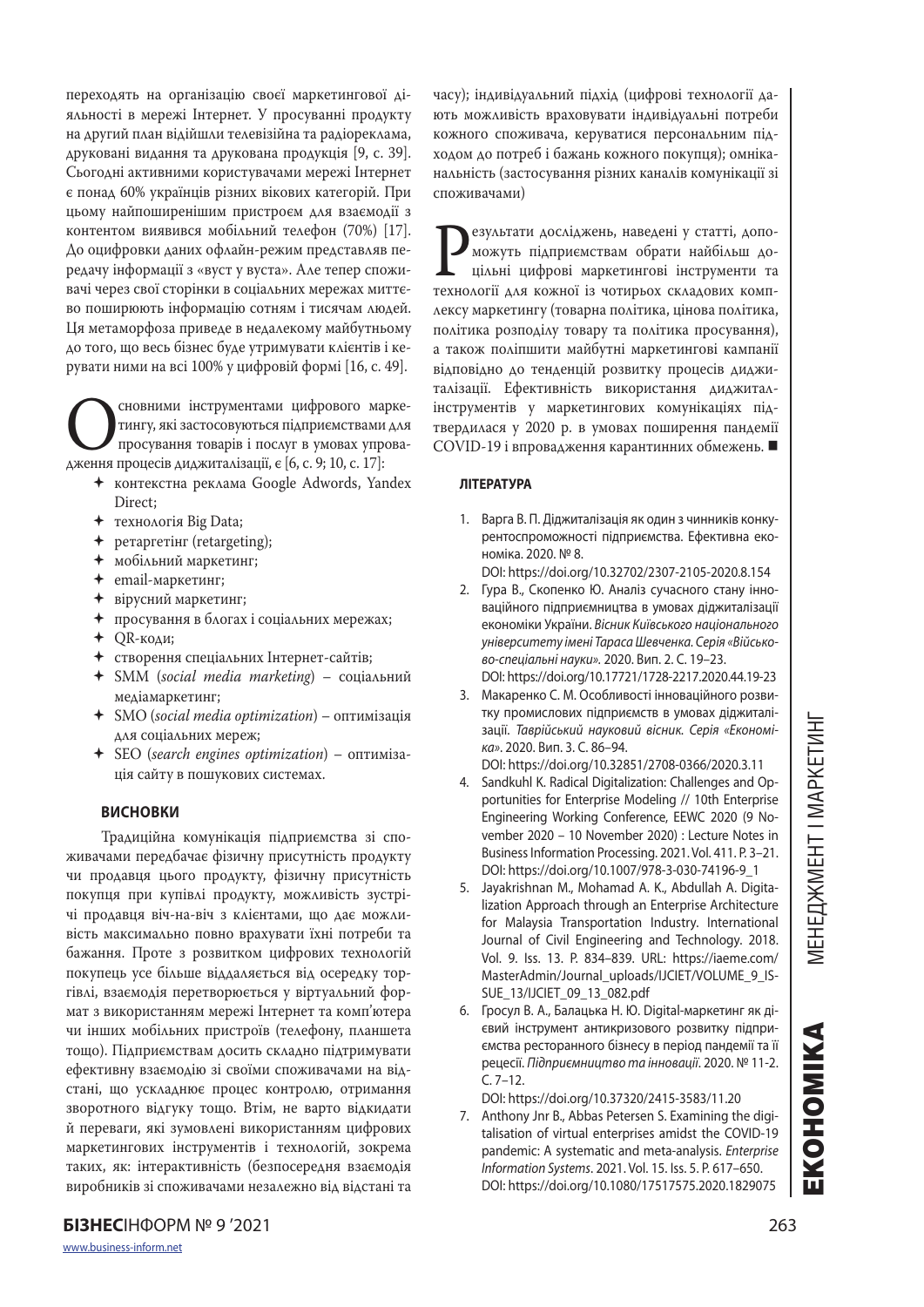- 8. Guo H., Yang Z., Huang R., Guo A. The digitalization and public crisis responses of small and medium enterprises: Implications from a COVID-19 survey. *Frontiers of Business Research in China*. 2020. Vol. 14. Iss. 1. DOI: https://doi.org/10.1186/s11782-020-00087-1
- 9. Козаченко Л. А., Хоренженко В. В. Розвиток маркетингу в сучасних умовах діджиталізації // Обліковоаналітичне і фінансове забезпечення діяльності суб'єктів господарювання: національні, глобалізаційні, євроінтеграційні аспекти : матеріали V Міжнародної науково-практичної інтернет-конференції (м. Миколаїв, 19–20 листопада 2020 р.). Миколаїв, 2020. С. 38–42. URL: https://dspace.mnau.edu.ua/ jspui/bitstream/123456789/8580/1/38-42.pdf
- 10. Андрушкевич З. М., Нянько В. М., Сітарчук О. В. Діджиталізація – дієвий інструмент комунікативної політики підприємства в період пандемії COVID-19. *Вісник Хмельницького національного університету. Серія «Економічні науки»*. 2020. № 5. С. 15–18. DOI: 10.31891/2307-5740-2020-286-5-3
- 11. Shpak N. et al. Digitalization of the Marketing Activities of Enterprises: Case Study / Shpak N., Kuzmin O., Dvulit Z., Onysenko T., Sroka W. Information. 2020. Vol. 11. Iss. 2. Art. 109.
- DOI: https://doi.org/10.3390/info11020109 12. Ільченко Т. Маркетингова стратегія діяльності аграрних підприємств в умовах діджиталізації. *Економіка та суспільство*. 2021. № 26.
	- DOI: https://doi.org/10.32782/2524-0072/2021-26-21
- 13. Левченко О., Меретюк О. Сучасний розвиток інтернет-магазину із застосуванням діджиталізації. *Збірник наукових праць Державного університету інфраструктури та технологій. Серія «Економіка і управління»*. 2019. Вип. 43–44. С. 96–102.
- 14. Гоменюк М. О. Розвиток логістики на основі впровадження процесів діджиталізації. *Ефективна економіка*. 2020. № 2.

DOI: https://doi.org/10.32702/2307-2105-2020.2.51

- 15. Ярош-Дмитренко Л. О. Діджиталізація маркетингу в умовах протидії поширенню пандемії COVID-19. *Науковий вісник Міжнародного гуманітарного університету*. 2020. Вип. 45. С. 147–152.
- DOI: https://doi.org/10.32841/2413-2675/2020-45-25 16. Жосан Г. Стан розвитку діджиталізації в Україні. *Економічний аналіз*. 2020. Т. 30. № 1. Ч. 2. С. 44–52. DOI: https://doi.org/10.35774/econa2020.01.02.044
- 17. Олексенко А. Діджиталізація: найкращі цифрові рішення для Horeca. URL: https://blog.metro.ua/ didzhytalizatsiya-najkrashhi-tsyfrovi-rishennya-dlyahoreca

### **REFERENCES**

- Andrushkevych, Z. M., Nianko, V. M., and Sitarchuk, O. V. "Didzhytalizatsiia – diievyi instrument komunikatyvnoi polityky pidpryiemstva v period pandemii COVID-19" [Digitalization – an Effective Instrument of Enterprise's Communicative Policy During the COVID-19 Pandemic]. *Visnyk Khmelnytskoho natsionalnoho universytetu. Seriia «Ekonomichni nauky»*, no. 5 (2020): 15-18. DOI: 10.31891/2307-5740-2020-286-5-3
- Anthony Jnr, B., and Abbas Petersen, S. "Examining the digitalisation of virtual enterprises amidst the COVID-19

pandemic: A systematic and meta-analysis". *Enterprise Information Systems*, vol. 15, no. 5 (2021): 617-650. DOI: https://doi.org/10.1080/17517575.2020.1829075

- Guo, H. et al. "The digitalization and public crisis responses of small and medium enterprises: Implications from a COVID-19 survey". *Frontiers of Business Research in China*, vol. 14, no. 1 (2020).
- DOI: https://doi.org/10.1186/s11782-020-00087-1 Homeniuk, M. O. "Rozvytok lohistyky na osnovi vprovadzhennia protsesiv didzhytalizatsii" [Logistics Development Based on the Introduction of Digitalization Processes]. *Efektyvna ekonomika*, no. 2 (2020). DOI: https://doi.org/10.32702/2307-2105-2020.2.51
- Hrosul, V. A., and Balatska, N. Yu. "Digital-marketynh yak diievyi instrument antykryzovoho rozvytku pidpryiemstva restorannoho biznesu v period pandemii ta yii retsesii" [Digital Marketing as an Effective Tool of Anti-Crisis Development of the Restaurant Business Enterprise During the Pandemic and its Recession]. *Pidpryiemnytstvo ta innovatsii*, no. 11-2 (2020): 7-12. DOI: https://doi.org/10.37320/2415-3583/11.20
- Hura, V., and Skopenko, Yu. "Analiz suchasnoho stanu innovatsiinoho pidpryiemnytstva v umovakh didzhytalizatsii ekonomiky Ukrainy" [Analysis of the Current Situation of Innovative Entrepreneurship in the Digitalization Process of Ukraine's Economy]. *Visnyk Kyivskoho natsionalnoho universytetu imeni Tarasa Shevchenka. Seriia «Viiskovo-spetsialni nauky»*, no. 2 (2020): 19-23. DOI: https://doi.org/10.17721/1728-2217.2020.44.19-23
- Ilchenko, T. "Marketynhova stratehiia diialnosti ahrarnykh pidpryiemstv v umovakh didzhytalizatsii" [Marketing Strategy for the Agricultural Enterprises Activities in the Conditions of Digitalization]. *Ekonomika ta suspilstvo*, no. 26 (2021).

DOI: https://doi.org/10.32782/2524-0072/2021-26-21

- Jayakrishnan, M., Mohamad, A. K., and Abdullah, A. "Digitalization Approach through an Enterprise Architecture for Malaysia Transportation Industry". *International Journal of Civil Engineering and Technology*, vol. 9, iss. 13 (2018): 834-839. https://iaeme.com/MasterAdmin/ Journal\_uploads/IJCIET/VOLUME\_9\_ISSUE\_13/IJCI-ET\_09\_13\_082.pdf
- Kozachenko, L. A., and Khorenzhenko, V. V. "Rozvytok marketynhu v suchasnykh umovakh didzhytalizatsii" [Development of Marketing in Modern Conditions of Digitalization]. *Oblikovo-analitychne i finansove zabezpechennia diialnosti subiektiv hospodariuvannia: natsionalni, hlobalizatsiini, yevrointehratsiini aspekty*. 2020. https://dspace.mnau.edu.ua/jspui/bitstream/123456789/8580/1/38-42.pdf
- Levchenko, O., and Meretiuk, O. "Suchasnyi rozvytok internet-mahazynu iz zastosuvanniam didzhytalizatsii" [Modern Development of Internet-Shop with the Application of Digitalization]. *Zbirnyk naukovykh prats Derzhavnoho universytetu infrastruktury ta tekhnolohii. Seriia «Ekonomika i upravlinnia»*, no. 43-44 (2019): 96-102.
- Makarenko, S. M. "Osoblyvosti innovatsiinoho rozvytku promyslovykh pidpryiemstv v umovakh didzhytalizatsii" [Features of Innovative Development of Industrial Enterprises in the Conditions of the Digitalization]. *Tavriiskyi naukovyi visnyk. Seriia «Ekonomika»,* no. 3 (2020): 86-94.

DOI: https://doi.org/10.32851/2708-0366/2020.3.11